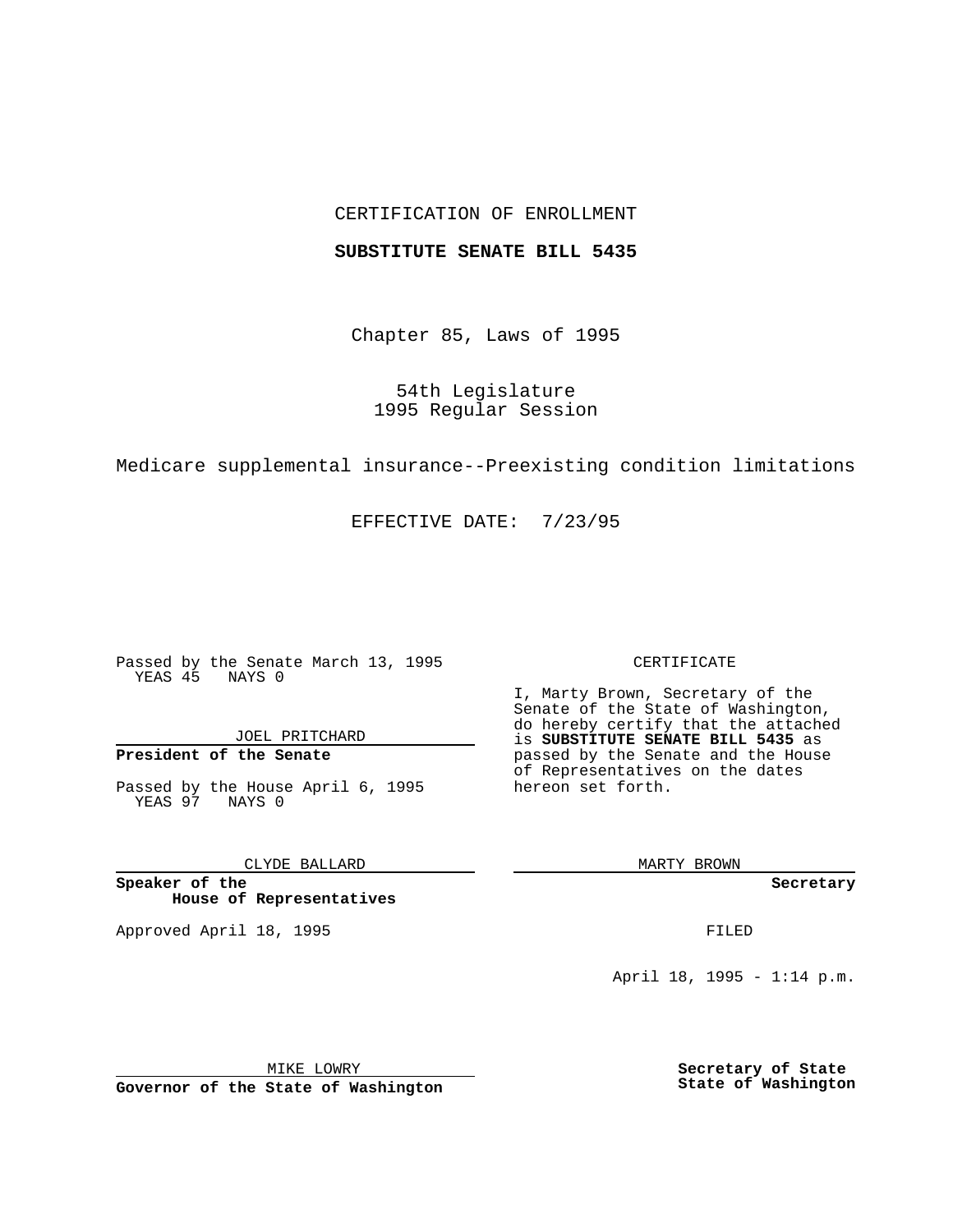# **SUBSTITUTE SENATE BILL 5435** \_\_\_\_\_\_\_\_\_\_\_\_\_\_\_\_\_\_\_\_\_\_\_\_\_\_\_\_\_\_\_\_\_\_\_\_\_\_\_\_\_\_\_\_\_\_\_

\_\_\_\_\_\_\_\_\_\_\_\_\_\_\_\_\_\_\_\_\_\_\_\_\_\_\_\_\_\_\_\_\_\_\_\_\_\_\_\_\_\_\_\_\_\_\_

Passed Legislature - 1995 Regular Session

## **State of Washington 54th Legislature 1995 Regular Session**

**By** Senate Committee on Financial Institutions & Housing (originally sponsored by Senators Prentice, Hale, Fraser, Franklin, C. Anderson and Kohl; by request of Insurance Commissioner)

Read first time 02/27/95.

 AN ACT Relating to preexisting condition limitations in medicare supplement policies or certificates; amending RCW 48.66.020 and 48.66.130; and adding a new section to chapter 48.66 RCW.

BE IT ENACTED BY THE LEGISLATURE OF THE STATE OF WASHINGTON:

 **Sec. 1.** RCW 48.66.020 and 1992 c 138 s 1 are each amended to read as follows:

 Unless the context clearly requires otherwise, the definitions in this section apply throughout this chapter.

 (1) "Medicare supplemental insurance" or "medicare supplement insurance policy" refers to a group or individual policy of disability insurance or a subscriber contract of a health care service contractor, a health maintenance organization, or a fraternal benefit society, which relates its benefits to medicare, or which is advertised, marketed, or designed primarily as a supplement to reimbursements under medicare for the hospital, medical, or surgical expenses of persons eligible for medicare. Such term does not include:

 (a) A policy or contract of one or more employers or labor organizations, or of the trustees of a fund established by one or more employers or labor organizations, or combination thereof, for employees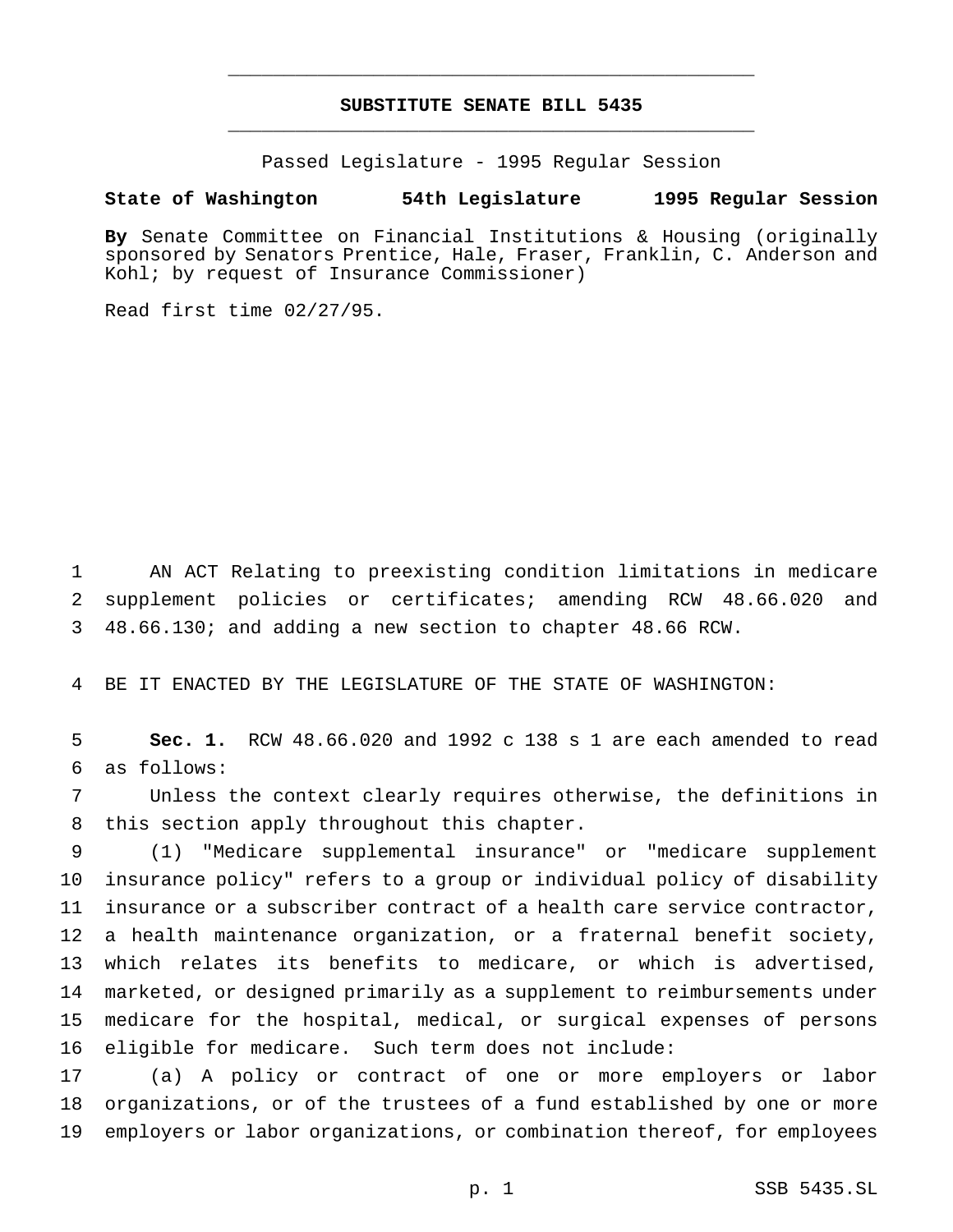or former employees, or combination thereof, or for members or former members, or combination thereof, of the labor organizations; or

 (b) A policy issued pursuant to a contract under Section 1876 or Section 1833 of the federal social security act (42 U.S.C. Sec. 1395 et seq.), or an issued policy under a demonstration project authorized pursuant to amendments to the federal social security act; or

 (c) Insurance policies or health care benefit plans, including group conversion policies, provided to medicare eligible persons, that are not marketed or held to be medicare supplement policies or benefit plans.

 (2) "Medicare" means the "Health Insurance for the Aged Act," Title XVIII of the Social Security Amendments of 1965, as then constituted or later amended.

 (3) "Medicare eligible expenses" means health care expenses of the kinds covered by medicare, to the extent recognized as reasonable and medically necessary by medicare.

(4) "Applicant" means:

 (a) In the case of an individual medicare supplement insurance policy or subscriber contract, the person who seeks to contract for insurance benefits; and

 (b) In the case of a group medicare supplement insurance policy or subscriber contract, the proposed certificate holder.

 (5) "Certificate" means any certificate delivered or issued for delivery in this state under a group medicare supplement insurance policy.

 (6) "Loss ratio" means the incurred claims as a percentage of the earned premium computed under rules adopted by the insurance commissioner.

 (7) "Preexisting condition" means a covered person's medical condition that caused that person to have received medical advice or treatment during a specified time period immediately prior to the effective date of coverage.

 (8) "Disclosure form" means the form designated by the insurance commissioner which discloses medicare benefits, the supplemental benefits offered by the insurer, and the remaining amount for which the insured will be responsible.

 (9) "Issuer" includes insurance companies, health care service contractors, health maintenance organizations, fraternal benefit 39 societies, and any other entity delivering or issuing for delivery (( $\pm$ n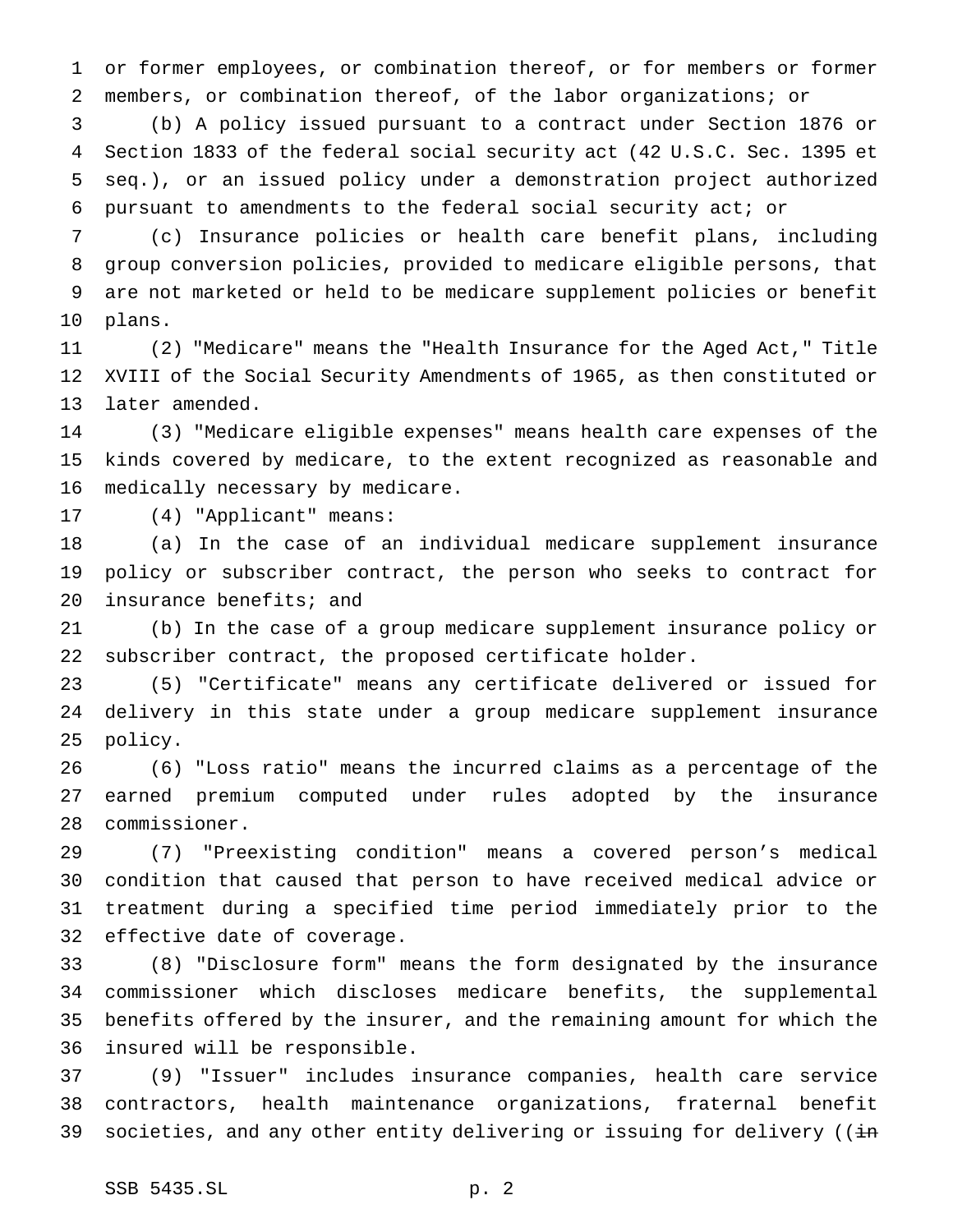1 this state)) medicare supplement policies or certificates to a resident

of this state.

 **Sec. 2.** RCW 48.66.130 and 1992 c 138 s 9 are each amended to read as follows:

5 (1) ((No later than July 1, 1992)) On or after January 1, 1996, and notwithstanding any other provision of Title 48 RCW, a medicare supplement policy or certificate shall not exclude or limit benefits 8 for losses incurred more than  $((six))$  three months from the effective date of coverage because it involved a preexisting condition.

10 (2) ((N<del>o later than July 1, 1992</del>)) <u>On or after January 1, 1996</u>, a medicare supplement policy or certificate shall not define a preexisting condition more restrictively than as a condition for which medical advice was given or treatment was recommended by or received 14 from a physician, or other health care provider acting within the scope 15 of his or her license, within  $((six))$  three months before the effective date of coverage.

 (3) If a medicare supplement insurance policy or certificate contains any limitations with respect to preexisting conditions, such limitations must appear as a separate paragraph of the policy or certificate and be labeled as "Preexisting Condition Limitations."

 NEW SECTION. **Sec. 3.** A new section is added to chapter 48.66 RCW to read as follows:

 Every issuer of a medicare supplement insurance policy or certificate providing coverage to a resident of this state issued on or after January 1, 1996, shall:

 (1) Issue coverage under its standardized benefit plans B, C, D, E, F, and G without evidence of insurability to any resident of this state who is eligible for both medicare hospital and physician services by reason of age or by reason of disability or end-stage renal disease, if the medicare supplement policy replaces another medicare supplement standardized benefit plan policy or certificate B, C, D, E, F, or G, or 32 other more comprehensive coverage than the replaced policy;

 (2) Issue coverage under its standardized plans A, H, I, and J without evidence of insurability to any resident of this state who is eligible for both medicare hospital and physician services by reason of age or by reason of disability or end-stage renal disease, if the medicare supplement policy replaces another medicare supplement policy